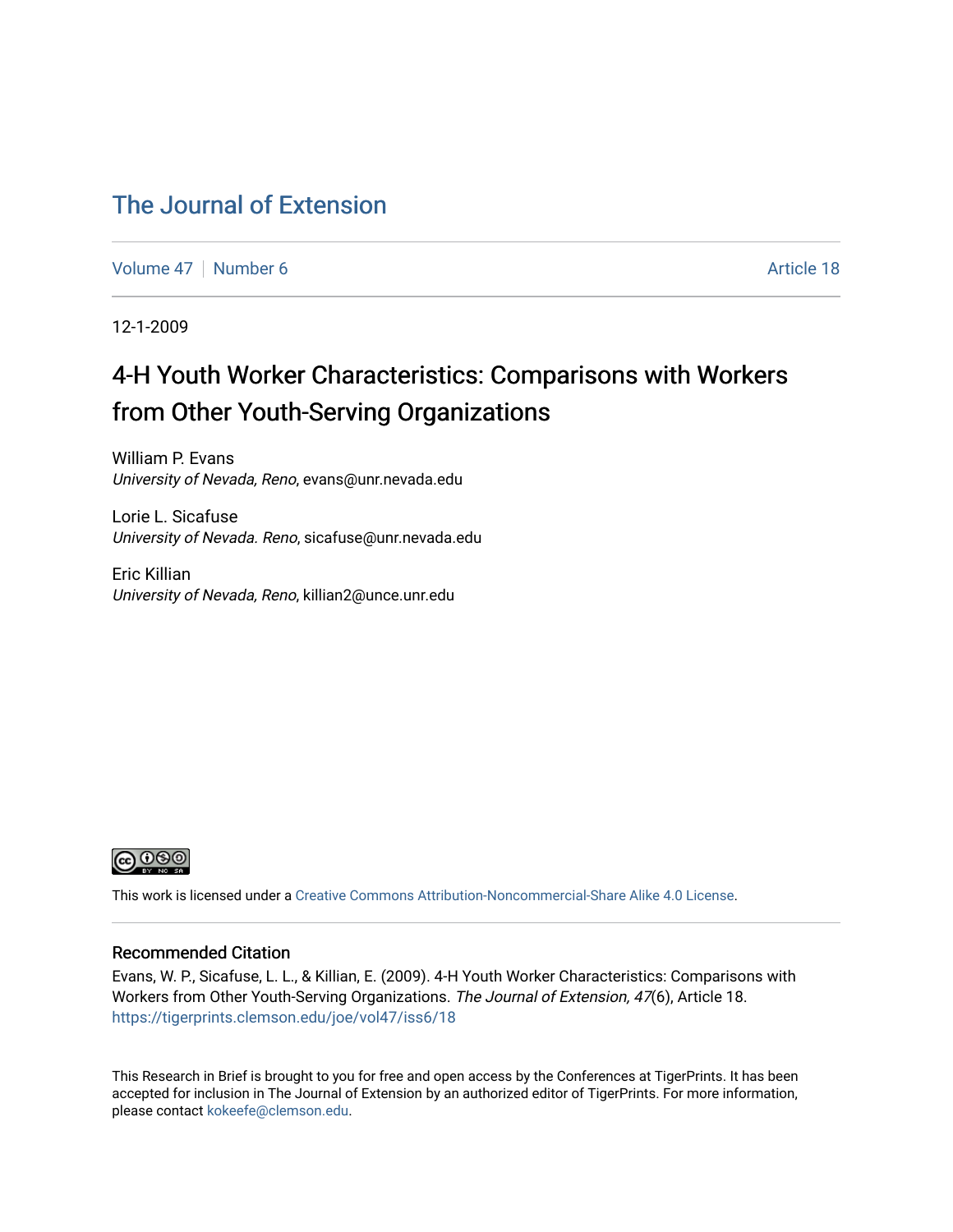

# **December 2009 Volume 47 Number 6 Article Number 6RIB4**

[Return to Current Issue](http://www.joe.org:80/joe/2009december/)

# **4-H Youth Worker Characteristics: Comparisons with Workers from Other Youth-Serving Organizations**

#### **William P. Evans**

Professor of Human Development and Family Studies State Specialist for Youth Development University of Nevada, Reno [evans@unr.nevada.edu](mailto:evans@unr.nevada.edu)

#### **Lorie L. Sicafuse**

Interdisciplinary Doctoral Program in Social Psychology University of Nevada, Reno [sicafuse@unr.nevada.edu](mailto:sicafuse@unr.nevada.edu)

#### **Eric Killian**

Associate Professor Youth Development Specialist University of Nevada Cooperative Extension Reno, Nevada [killiane@unce.unr.edu](mailto:killiane@unce.unr.edu)

**Abstract:** Participation in 4-H has been linked to a variety of positive youth outcomes. Yet little is known about the youth workers responsible for the implementation of these programs. Using survey data collected from a national sample, the study reported here examined the characteristics of 4-H workers and youth workers from other organizations. Analyses revealed both the strengths of 4-H workers and the challenges they may face in expanding and promoting programming. Recommendations are offered to ensure the continued development and success of 4-H programs.

The focus on the positive development of youth in recent years has produced a profound interest in the ways that organized, community-based out-of-school time programs contribute to this process. Involvement in out-of-school time programs facilitates youth interaction with other peers and adults in the community, thereby fostering positive growth and development (Hirsh, 2005; Perkins, Borden, Keith, Hoppe-Rooney, & Villarruel, 2003).

Participation in 4-H, the largest out-of-school time youth program in the U.S. (National 4-H Headquarters, 2008), has been linked to a variety of positive youth outcomes. Research has shown that participation in 4-H programs reduces risk behaviors, promotes academic success, increases self-confidence, and enhances leadership, problem-solving, and communication skills (Astroth & Haynes, 2002; Goodwin, Carroll, & Oliver, 2007; Lerner, Lerner, & Phelps et al., 2008). Less attention, however, has been given to youth workers, who work directly with youth as professionals or volunteers and are responsible for the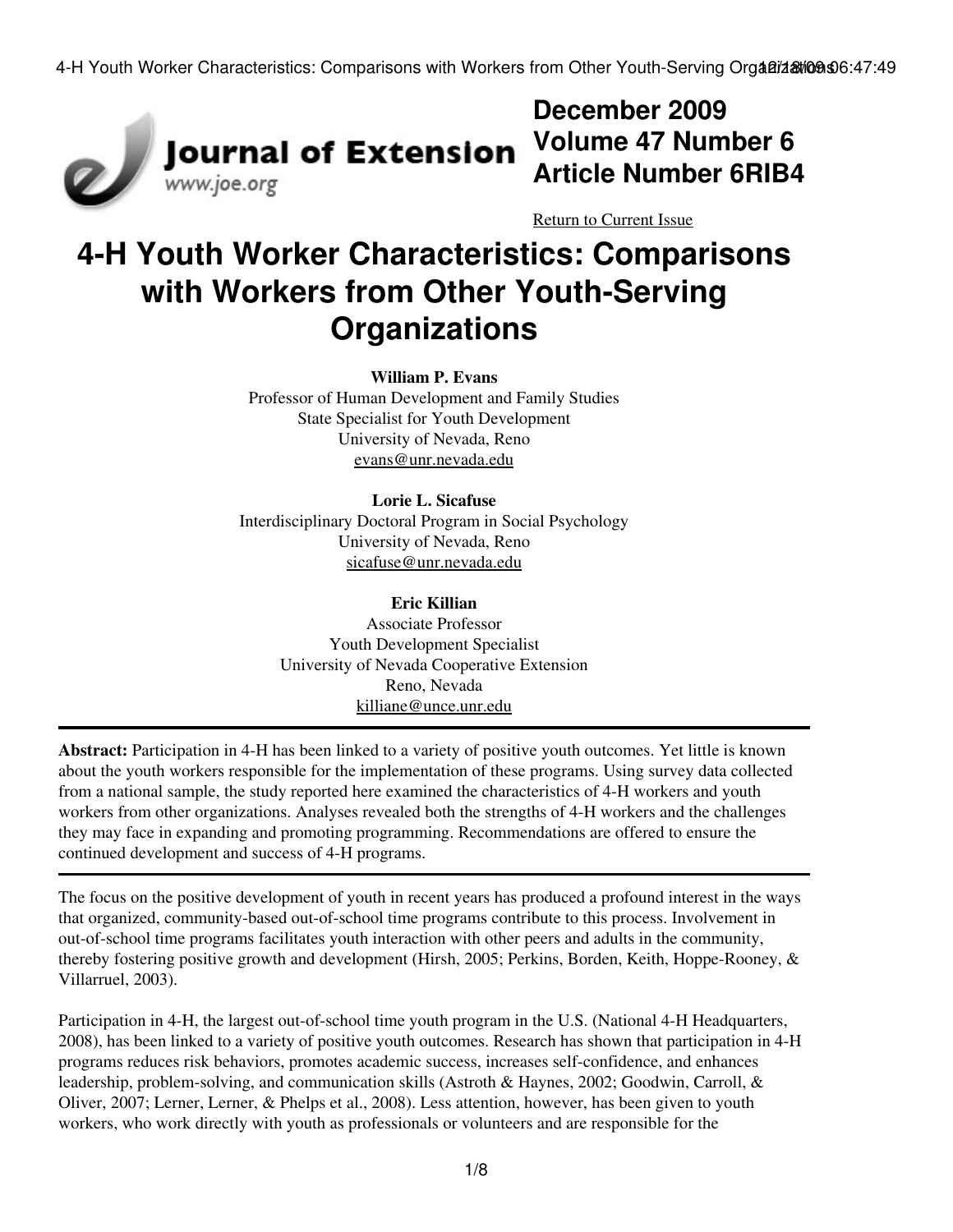implementation of these programs (Yohalem & Pittman, 2006).

Recent studies have revealed that youth workers are essential in ensuring the success of out-of-school time programs (Hartje, Evans, Killian, & Brown, 2008; McLaughlin, 2000; Walker, 2003; Yohalem, 2003), although the specific characteristics of youth workers that lead to positive outcomes for children remain largely unclear. Using a national sample, the study reported here examined the characteristics of 4-H workers and compared them with youth workers from other organizations. The authors are not aware of any other studies that have conducted such a comparison.

This information can help Extension professionals assess how 4-H workers compare to others in the youth work field, contributing to how 4-H can respond to workforce issues and increasing the likelihood that 4-H will remain a relevant and thriving out-of-school time program. Additionally, this knowledge can be used to maximize collaborative efforts between 4-H and other youth-serving organizations, leading to the successful expansion and enhancement of positive youth outcomes.

# **Method**

### **Procedure**

Data were collected through a Web-based survey using a Web site exclusively designed for survey research. The survey was assigned a specific Web address, making it accessible only to individuals who had obtained that Web address from the researchers. This process helped to ensure access to the survey only by legitimate program staff. Because most youth-serving organizations use the Web as their principal communication method with staff (National Collaboration For Youth, personal communication, April 14, 2006), this was believed to be an appropriate method of data collection for the study.

The first step in administering the survey to youth workers was to contact administrative representatives from national youth organizations and youth-serving collaborative organizations throughout the United States. Representatives from these national organizations were asked to distribute the survey link to front-line program staff by an email message to their listserves or providing their organizational email lists to the researchers.

The survey was available between February and July, 2004. During that time period, 1,147 individuals who work in out-of-school time programs visited the site to participate in the survey. After eliminating respondents who were screened out because they did not meet the criteria for participation in the study (e.g., administrators and individuals who did not work directly with youth ages 10 - 18 years old in out-of-school time programs), the total number of program staff who completed the survey was 886. Institutional Review Board approval was sought and obtained for this project through the authors' home academic institution.

### **Participants**

The sample for the study was composed of adults, ages 18 years or older (mean age = 38 years old), who work directly with youth in out-of-school time programs. Responses were obtained from program staff who represented a variety of organizations (e.g., 4-H and Extension, State and National Parks and Recreation Associations, Big Brothers/Big Sisters) that directly work with youth throughout the country. For the purposes of the study, "youth worker" was defined as any frontline adult staff directly working with youth (ages 10 - 18) to positively influence their development.

Seventy-two percent of youth workers who participated were female, and 28% were male. Ethnic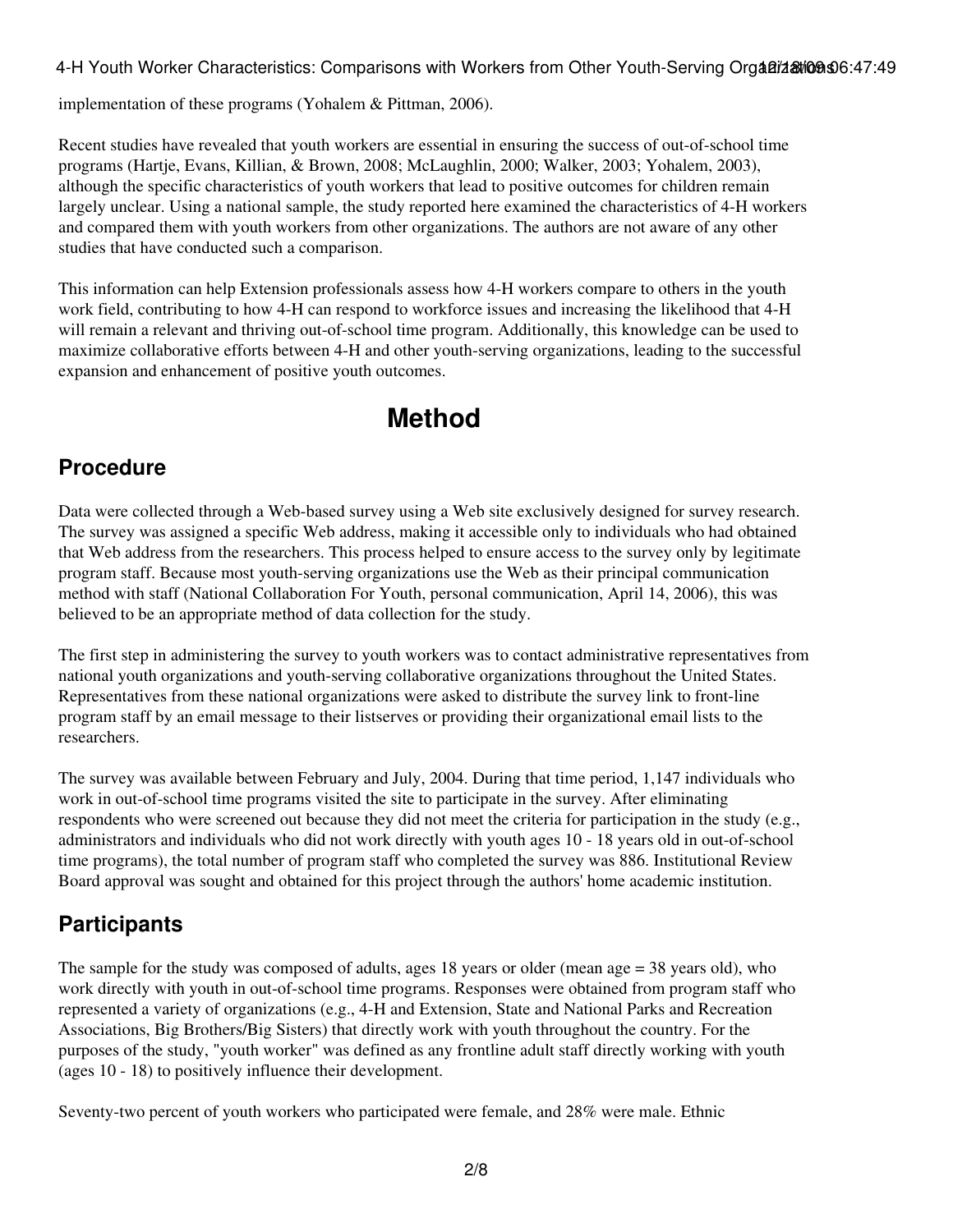background was reported as follows: White/Nonhispanic (77%); African-American (10%); Hispanic/Latino (5%); Multi-ethnic (3%); Asian/Pacific Islander (2%); and Other (1%). Level of formal education was reported as follows: high school diploma or GED (2%); community college degree or certificate (6%); some college (13%); bachelor's degree (48%); master's degree (29%); doctorate degree (4%). Program staff were well distributed regarding the geographic area in which they work, representing all 50 states and the District of Columbia. Thirty-seven percent of respondents reported serving urban areas, 31% suburban settings, and 32% rural areas. Nearly one-third (32%) of program staff said that 76-100% of their program was made up of low income or at-risk youth; almost half (49%) said that ethnic minorities comprised up to one quarter of their program. 4-H workers comprised over one quarter (28%,  $n = 251$ ) of the total sample; the remaining 635 respondents worked for other youth-serving organizations.

### **Measures**

A multi-step process was used to develop the self-report Web-based instrument that assessed staff's characteristics. First, the researchers used features of program settings that promote positive youth development (Eccles & Gootman, 2002) to create a measure of youth worker competence (Hartje et al., 2008). Following completion of the entire survey, a panel of five youth development experts reviewed each item for relevance and clarity. Items were modified according to suggestions, and the survey was re-reviewed by the same panel of experts before administration.

### *Youth Program Staff Characteristics*

Data were obtained on the following program staff characteristics: sex, age, ethnicity, length and status of employment, level of formal education (including percentage of youth development-related specialization, the focus of staff's programs (e.g., mentoring, life skills), degree of "street experience" (defined as having lived through experiences similar to the youth in their program), whether or not staff learned about the job from more experienced staff, perceived level of competency in implementing program features associated with positive youth development, level of job satisfaction, and intent to continue working with youth (Hartje et al., 2008). Additionally, data were collected regarding the amount of time youth spent in staff's programs; the percentage of minority, low income, and at-risk youth participating in these programs; and whether program youth were from rural or urban areas.

# *Self-Reported Competency Scale (SRSC)*

Initially, eight subscales were created to assess youth program staff's self-reported competency in implementing the features associated with positive youth development as outlined in a recent National Academy of Youth Development Report (Eccles & Gootman, 2002) Because an exploratory factor analysis revealed that several items in the original scale had low factor loadings, a shortened version of the SRSC was used for the purposes of the study and was comprised of seven subscales (Table 1). Response sets were on a 10-point scale ranging from "I am not good at this" to "I am extremely good at this." Cronbach's alphas for each of these subscales ranged from .77 to .92. The composite competency score had a Cronbach's alpha of .95.

### **Table 1.**

Self-Reported Competency Scale: Features of Positive Development and Corresponding Sample Survey Items

| <b>Scale</b> | <b>Sample Survey Items</b> |
|--------------|----------------------------|
|--------------|----------------------------|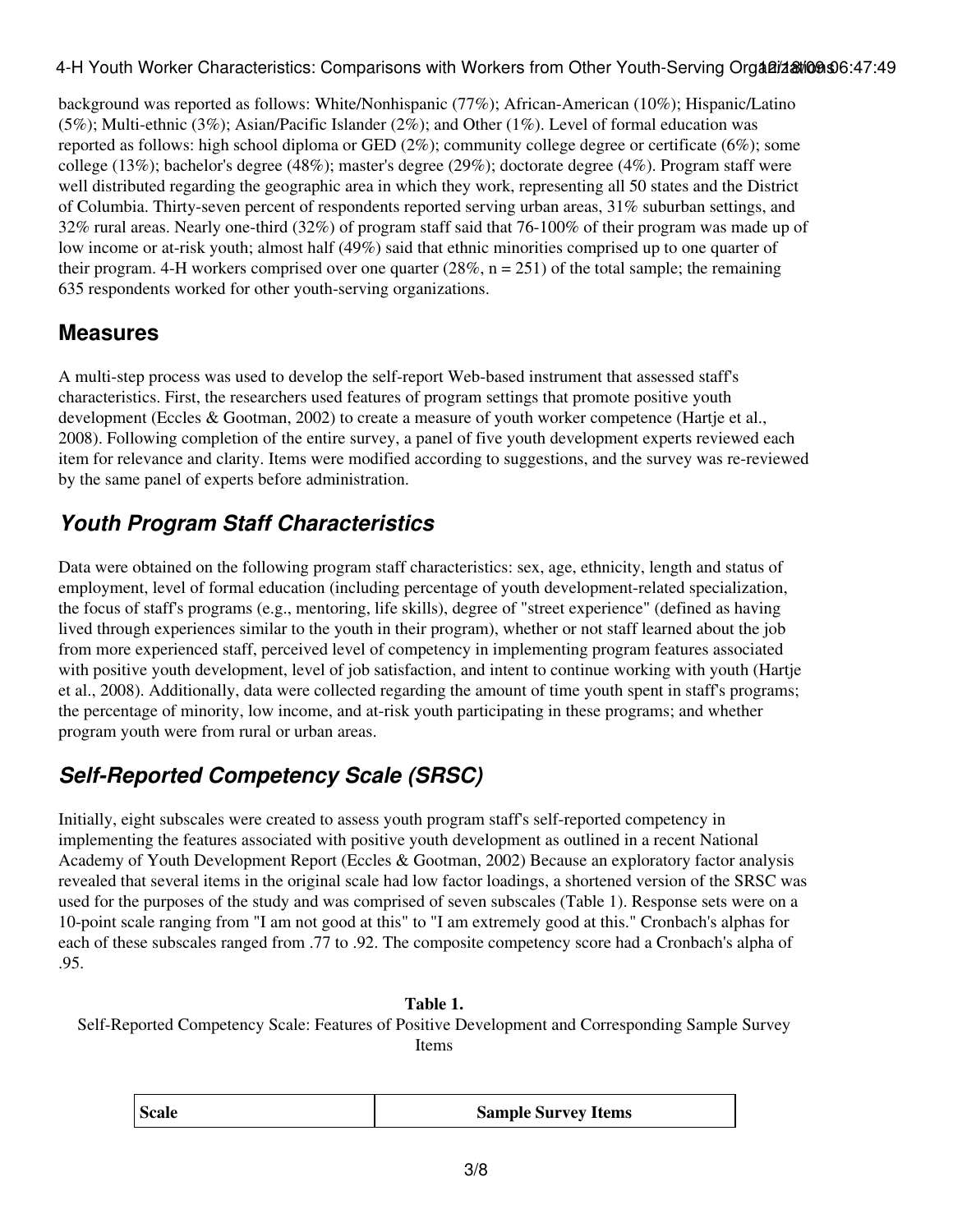| Physical and Psychological<br>Safety                   | Keeping youth from hurting each other's feelings<br>Managing conflict between youth                                                                       |
|--------------------------------------------------------|-----------------------------------------------------------------------------------------------------------------------------------------------------------|
| Appropriate Program Structure                          | Making sure our program's rules are followed by<br>youth<br>Managing the time of youth while they participate<br>in our program                           |
| <b>Supportive Relationships</b>                        | Listening to youth<br>If a youth has a problem, I am easy to approach                                                                                     |
| <b>Positive Social Norms</b>                           | Ensuring that youth act appropriately in my<br>program<br>Ensuring that youth know I have high<br>expectations of them                                    |
| Developing Social Capital                              | Encouraging youth to take on leadership in our<br>program<br>Providing opportunities for youth to give back to<br>their local neighborhood or community   |
| <b>Skill Building Opportunities</b>                    | Conducting activities with youth that are<br>challenging to them<br>Providing activities that reinforce what youth are<br>learning in school              |
| Social Integration of Family,<br>School, and Community | Communicating with the parents or guardians of<br>the youth in my program<br>Providing referrals and resources to the youth and<br>families in my program |

# **Results**

As Table 2 indicates, the majority of youth workers in our national sample reported being satisfied or very satisfied with their jobs (81%), were employed full-time (73%), believed they were likely to continue working with youth 5 years from now (84%), and reported high levels of overall competency related to their work with youth. In terms of comparisons between 4-H workers and youth workers from other organizations, 4-H workers reported that they had worked for their organization significantly longer than respondents from other organizations ( $\alpha^2 = 74.47$ , p<.01).

### **Table 2.**

Chi-Square and Independent t-test Comparing Characteristics of 4-H Workers with Other Youth Workers

| <b>Characteristic</b>                          |        | $\boldsymbol{a}$ |
|------------------------------------------------|--------|------------------|
| Employment status (e.g., full-time, part-time) | 2.52   |                  |
| Length of employment                           | 50.58  |                  |
| Level of education                             | 74.47* |                  |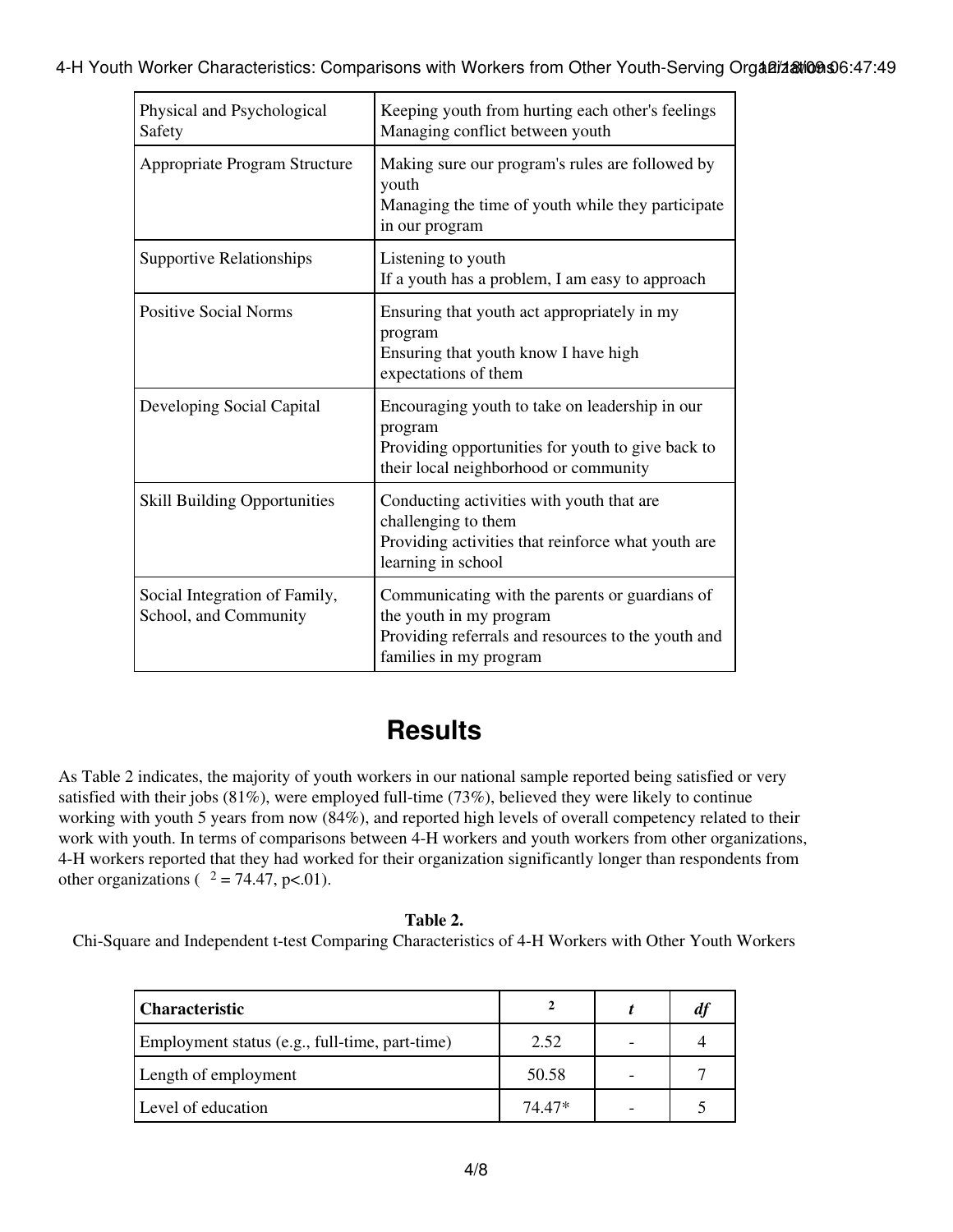| Percentage of education in youth development  | 6.67      |         | $\overline{\mathcal{A}}$ |  |  |
|-----------------------------------------------|-----------|---------|--------------------------|--|--|
| Learned from more experienced colleagues      | 2.66      |         | 3                        |  |  |
| Program centers on life skills                | 282.97*   |         | 15                       |  |  |
| Amount of time youth spend in program         | 83.60*    |         | $\overline{4}$           |  |  |
| Worker ethnic background                      | $36.28*$  |         | 6                        |  |  |
| Minorities comprise 0-25% of program          | $103.25*$ |         | 3                        |  |  |
| Program youth from rural vs. urban areas      | 117.78*   |         | 2                        |  |  |
| Over half of program are low income/at risk   | 97.15*    |         | 3                        |  |  |
| Life experience similar to youth participants |           | 1.57    | 859                      |  |  |
| Satisfied or very satisfied with job          |           | 1.79    | 785                      |  |  |
| Likely to work with youth 5 years from now    |           | 1.39    | 785                      |  |  |
| Overall competency rating                     |           | $-.925$ | 652                      |  |  |
| * $p<.01$                                     |           |         |                          |  |  |

4-H Youth Worker Characteristics: Comparisons with Workers from Other Youth-Serving Organizations 0:47:49

4-H workers also reported significantly higher levels of formal education than workers from other organizations ( $\alpha^2 = 74.47$ , p<.01). No significant differences between the two groups were found, however, regarding levels of youth development-specific education, "street experience," or the amount learned about their job from more experienced colleagues. 4-H workers were significantly more likely than non-4-H workers to report that their program centered on life skills ( $\alpha$  = 282.97, p<.01). Non-4-H workers were most likely to work in drop-in teen programs, followed by programs that focused on recreation and mentoring.

4-H workers were significantly less ethnically diverse than workers from other organizations ( $\alpha$  = 36.29, p<.01). Demographic differences in the youth these workers served also were found. 4-H workers reported significantly fewer ethnic minorities in their programs than other youth workers ( $\alpha$  = 103.25, p<.01). This may be because 4-H workers were significantly more likely to report that the youth in their programs were from rural areas, whereas non-4-H workers were significantly more likely to report working with urban youth  $(2 = 117.78, p<0.01)$ . Similarly, individuals representing 4-H programs were significantly less likely than workers from other organizations to work with youth from low income/at-risk backgrounds ( $2 = 93.15$ , p<.001). Finally, respondents reported that youth spent significantly less time per month in 4-H programs than in other programs ( $\alpha^2 = 83.60$ , p<.01).

# **Conclusion**

The study reported here compared characteristics of 4-H workers with youth workers from other organizations. Analyses revealed important similarities and differences between the two groups, illuminating both the strengths of 4-H workers and the challenges they may face in promoting positive youth development. These findings also provide a greater understanding of 4-H youth workers while highlighting opportunities for 4-H to remain a relevant and thriving organization.

Our results indicate that 4-H workers possess educational and employment characteristics conducive to the continued development and success of 4-H. Previous studies have found education to be associated with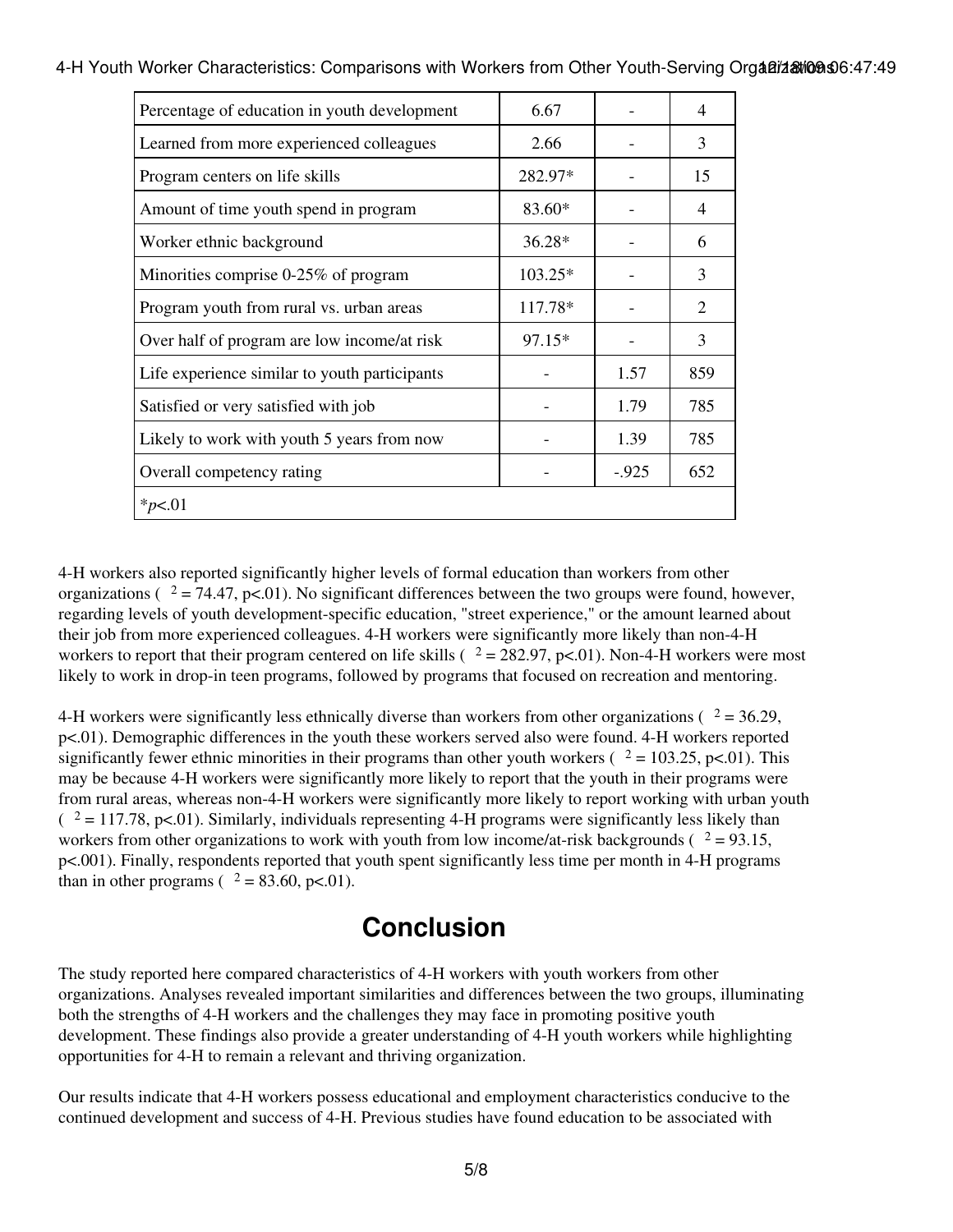greater tenure among youth workers, as well as increased job-related competency (Hartje et al., 2008). Not only were 4-H workers more educated and significantly more likely to hold a master's degree than other youth workers in our sample, but they also reported working for their 4-H organization for a longer period of time. Further, they indicated a greater desire to continue working with youth in the future, although this difference did not reach significance. The longer tenure of 4-H staff may allow more opportunities for training, as well as the development of positive youth-adult relationships with youth participants and other staff members (Yohalem, 2003).

Plans to double the number of 4-H clubs nationwide (Astroth, 2007) and to increase programming in urban areas (Kerrigan, 2007) may present significant challenges for 4-H professionals in many states. Our findings revealed that 4-H workers were less likely than youth workers from other organizations to be ethnically diverse, have minorities in their programs, and work with youth from low-income and high-risk backgrounds. Not only will 4-H programs need to increasingly focus on enhancing the development of urban and suburban at-risk youth, but also staff members working in such environments must understand the unique circumstances specific to these communities and audiences (Kerrigan, 2007).

Urban 4-H development has begun to thrive in many 4-H systems across the country, and collaboration with other youth-serving organizations experienced in these contexts can provide direction to this process. Prior research indicates that youth workers recognize the value of collaboration and express a willingness to learn from others in their field (Garza, Artman, Roehlkepartain, et al., 2007). Unfortunately, collaboration may be impeded by a lack of awareness regarding inter-organizational assets and resources (Garza et al., 2007).

By identifying the specific strengths of 4-H workers and the challenges they face in positively affecting youth, the results of the study can be used to enhance collaborative efforts between 4-H programs and other youth-serving organizations. Strategies may be developed to facilitate the exchange of knowledge and skills to achieve a goal that transcends all differences among youth workers: The promotion of positive youth development.

In planning and implementing such collaborations, 4-H workers and workers from other organizations should focus on sharing best practices, implementation strategies, and expertise to the mutual benefit of youth-serving organizations and the youth they engage. Similarly, youth workers should acknowledge the challenges they face in promoting positive youth development in differing contexts with diverse audiences. Current findings indicate that non-4-H youth workers are more ethnically diverse, with more experience in intensive programming with at-risk urban audiences. This expertise can help 4-H workers to better understand the challenges specific to promoting positive youth development in urban environments. Conversely, 4-H brings staff experienced in life-skills programming, along with linkage to land-grant universities for research, evaluation, and professional development opportunities.

All youth workers in the study possessed a number of strengths relevant to positive youth development. Most notably, 4-H workers and workers from other organizations were equally confident in their skills, with both groups reporting high self-competency levels in implementing features associated with positive youth development. Future research should further investigate the training needs of 4-H workers, as well as areas in which 4-H staff may use their expertise to enhance the skills and knowledge of youth workers from other organizations. Such information may help youth-serving organizations to reconcile their strengths and weaknesses, maximize collaborative efforts, and increase positive youth outcomes.

### **References**

Astroth, K. A. (2007). Making the best better: 4-H staffing patterns and trends in the largest professional network in the nation. *Journal of Youth Development, 2(2)*, Article 0702FA001. Retrieved February 21,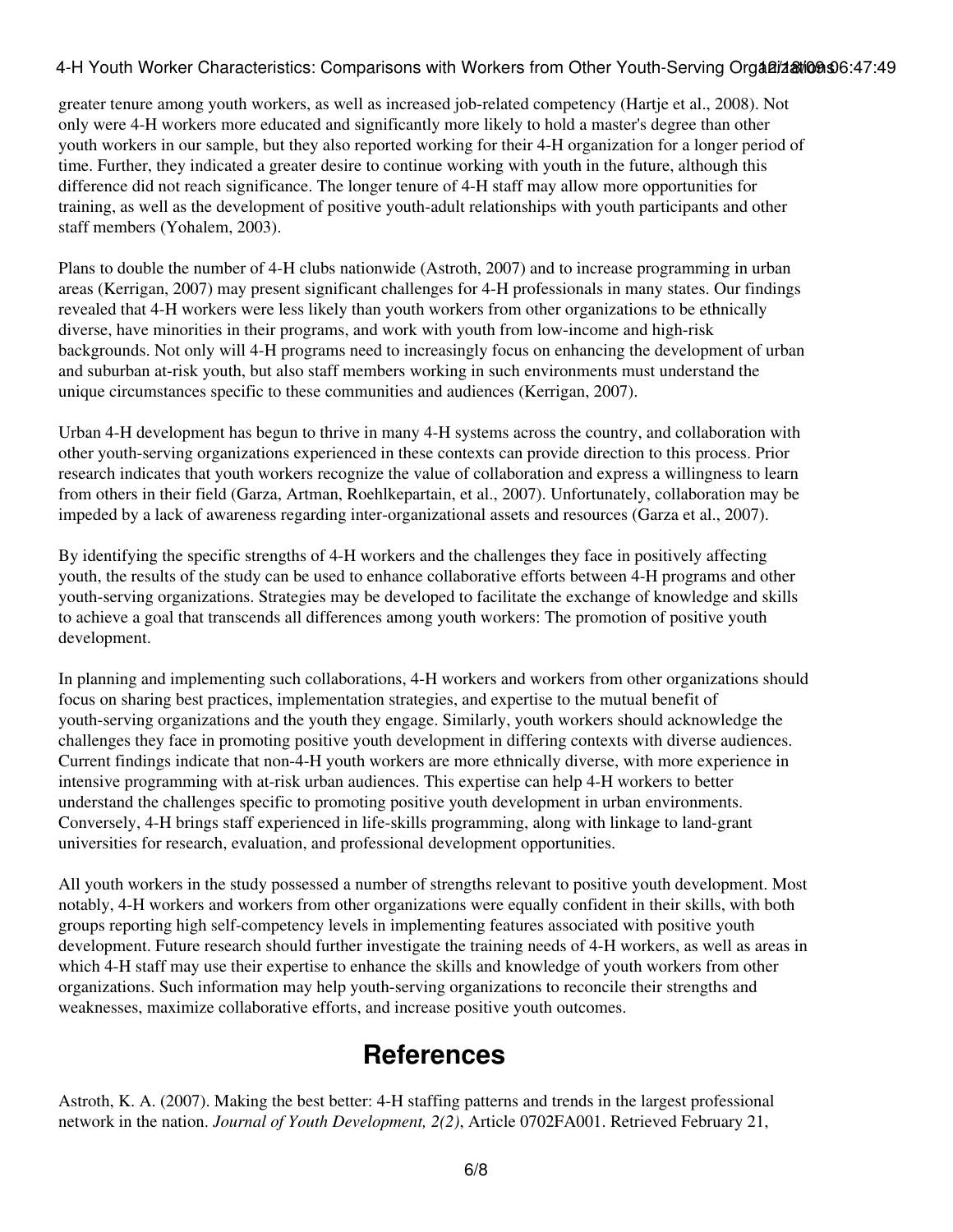2007, from: [http://www.nae4ha.org/directory/jyd/jyd\\_article.aspx?id=fbd6a179-96a4-4ca6-bc98-2429bcad1740](http://www.nae4ha.org/directory/jyd/jyd_article.aspx?id=fbd6a179-96a4-4ca6-bc98-2429bcad1740)

Astroth, K. A., & Haynes, G. W. (2002). More than cows & cooking: Newest research shows impact of 4-H. *Journal of Extension* [On-line], 40(4) Article 4FEA6. Available at: <http://www.joe.org/joe/2002august/a6.php>

Eccles, J. & Gootman, J. A. (2002). *Community programs to promote youth development*. Washington, DC: National Academy Press.

Garza, P., Artman, S., & Roehlkepartain, E. C. (with Garst, B. A., & Bialeschki, M. D. (2007). *Is there common ground? An exploratory study of the interests and needs of community-based and faith-based youth workers.* Washington, DC: National Collaboration for Youth, and Minneapolis: Search Institute.

Goodwin, J., Carroll, J. B., & Oliver, M. (2007). Accentuating the positive: Colorado 4-H impact study. *Journal of Extension* [On-line], 45(5) Article 5RIB8. Available at: <http://www.joe.org/joe/2007october/rb8.php>

Hartje, J. A., Evans, W. P., Killian, E. S., & Brown, R. (2008). Youth worker characteristics and self-reported competency as predictors of intent to continue working with youth. *Child Youth Care Forum,* 37, 27-41.

Hirsh, B. J. (2005). *A place to call home: After school programs for urban youth.* Washington, DC: American Psychological Association.

Kerrigan, J. W. (2007). Patterns of success for urban 4-H youth development in the near future. *Journal of Youth Development, 2(2*), Article 0702FA005. Retrieved February 21, 2007 from: [http://www.nae4ha.org/directory/jyd/jyd\\_article.aspx?](http://www.nae4ha.org/directory/jyd/jyd_article.aspx) id=83f10add-0d8c-4d29-95d0-aaf44e50ebb4

Lerner, R. M., Lerner, J. V., & Phelps, E. et al. (2008). *The positive development of youth: Report of the findings from the first four years of the 4-H study of positive youth development.* Medford, MA: Tufts University Office of Publications.

McLaughlin, M. (2000). *Community counts: How youth organizations matter for youth development*. Washington, DC: Public Education Network.

National 4-H Headquarters (2008). *Celebrating 4-H!* Retrieved November 15, 2008 from: <http://www.national4-hheadquarters.gov/>

Perkins, D. F., Borden, L. M., Keith, J. G., Hoppe-Rooney, T. L., & Villarruel, F. A. (2003). Community youth development: Partnership in creating a positive world. In F. A. Villarruel, D. F. Perkins, L. M. Borden, & J. G. Keith (Eds.), *Community youth development: Programs, policies, and practices* (pp. 1-23). Thousand Oaks, CA: Sage Publications.

Walker, J. A. (2003). The essential youth worker. In F. A. Villarruel, D. F. Perkins, L. M. Borden, & J. G. Keith (Eds.), *Community youth development: Programs, policies, and practices* (pp. 373-393). Thousand Oaks, CA: Sage Publications.

Yohalem, N. (2003). Adults who make a difference: Identifying the skills and characteristics of successful youth workers. In F. A. Villarruel, D. F. Perkins, L. M. Borden, & J. G. Keith (Eds.), *Community youth*